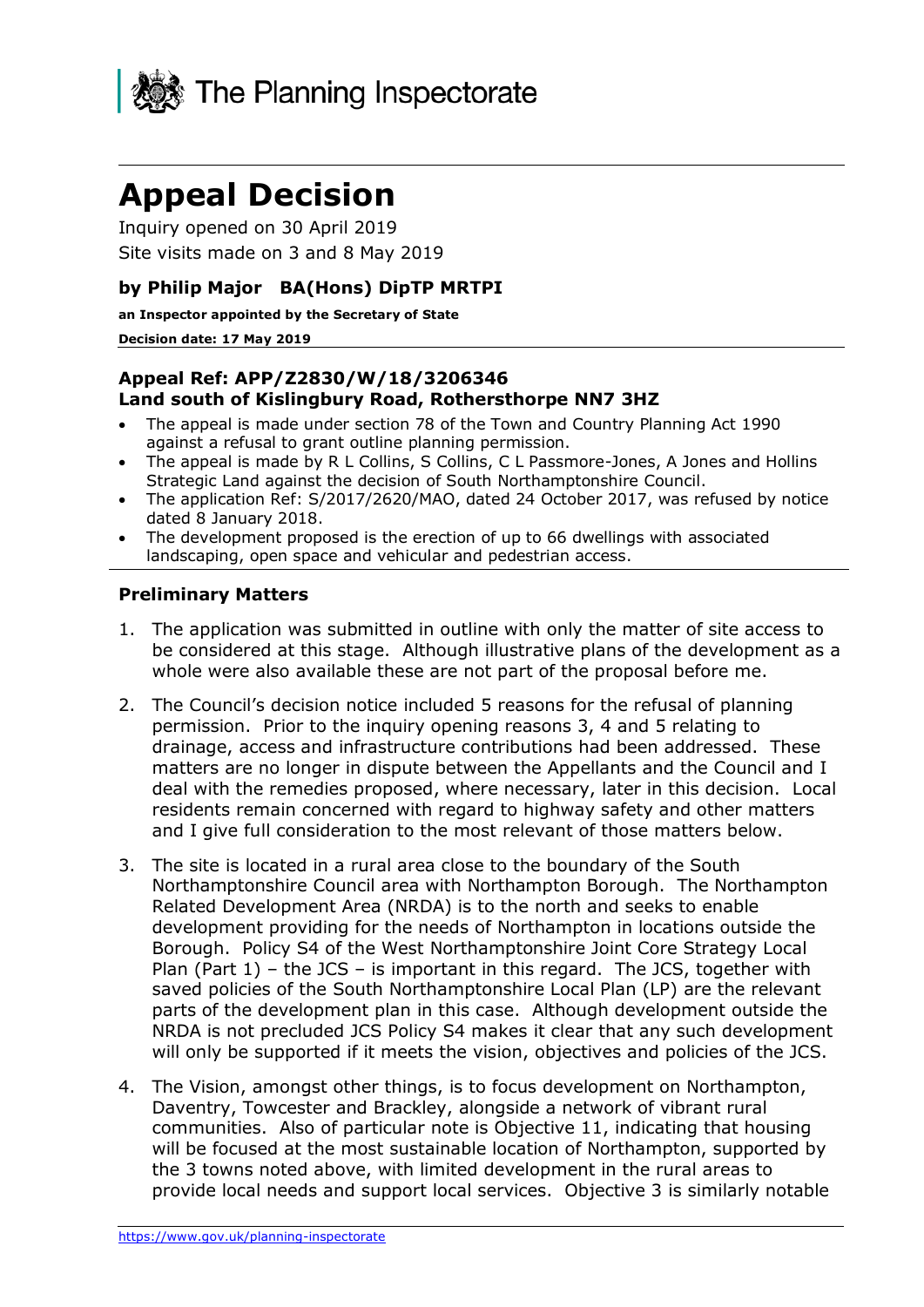in that it seeks to reduce the need to travel, shorten travel distances, and make sustainable travel a priority.

- 5. I am aware of previous appeal decisions which have suggested that development to meet the objectives flowing from the requirements of the NRDA should, if not actually in the NRDA, be adjacent to or in close proximity to it. As such the development in those cases clearly serves to support the strategic policies designed to concentrate development in the NRDA. Each was determined in the light of the particular circumstances of the case.
- 6. In the case before me the main parties disagree as to whether the appeal site can reasonably be assessed as having a relationship with the NRDA such that it can serve to assist in meetings its objectives. There are a number of factors to take into account here.
- 7. First, the degree of physical separation from the NRDA in this case is significant. By no stretch do I consider that it can be described as being adjacent to the NRDA boundary, and nor do I consider it to be in close proximity. It is separated from the edge of Northampton by over 800m of open countryside and the M1 motorway. That is a significant gap. Secondly there is no material intervisibility between the appeal site and Northampton or the NRDA. Intervisibility is not a prerequisite for a meaningful relationship to exist but the intervening land clearly separates and encompasses distinct visual envelopes. Thirdly the site is on the edge of a village of rural character (which I deal with in more detail below) and is entirely different to the urban area of Northampton. For these reasons I do not accept that the appeal proposal can be reasonably said to fall within the ambit of JCS Policy S4. Rather it must be assessed against the clear steer from Policy S1 relating to the distribution of development (which includes 4 criteria for development in rural areas) and Policy R1, which deals with the spatial strategy for rural areas in more detail.
- 8. At the inquiry I led a discussion on any conditions which might be imposed in the event of planning permission being granted. I have subsequently also received an executed S106 Obligation dealing with a number of matters. In light of my final conclusion it is not necessary for me to address these matters in detail as neither would affect the outcome of the appeal.

# **Decision**

The appeal is dismissed.

# **Main Issues**

- 9. With the context to the appeal as set out above I identify here the main issues to be determined. They are:
	- (a) Whether the Council can demonstrate a deliverable 5 year supply of housing land;
	- (b) Whether the site is an acceptable location for the proposed development;
	- (c) The impact of the proposed development on the character and appearance of the village and its surroundings;
	- (d) The impact of the proposed development on heritage assets;
	- (e) In light of my findings on the above, and any other matters, the planning balance to be struck.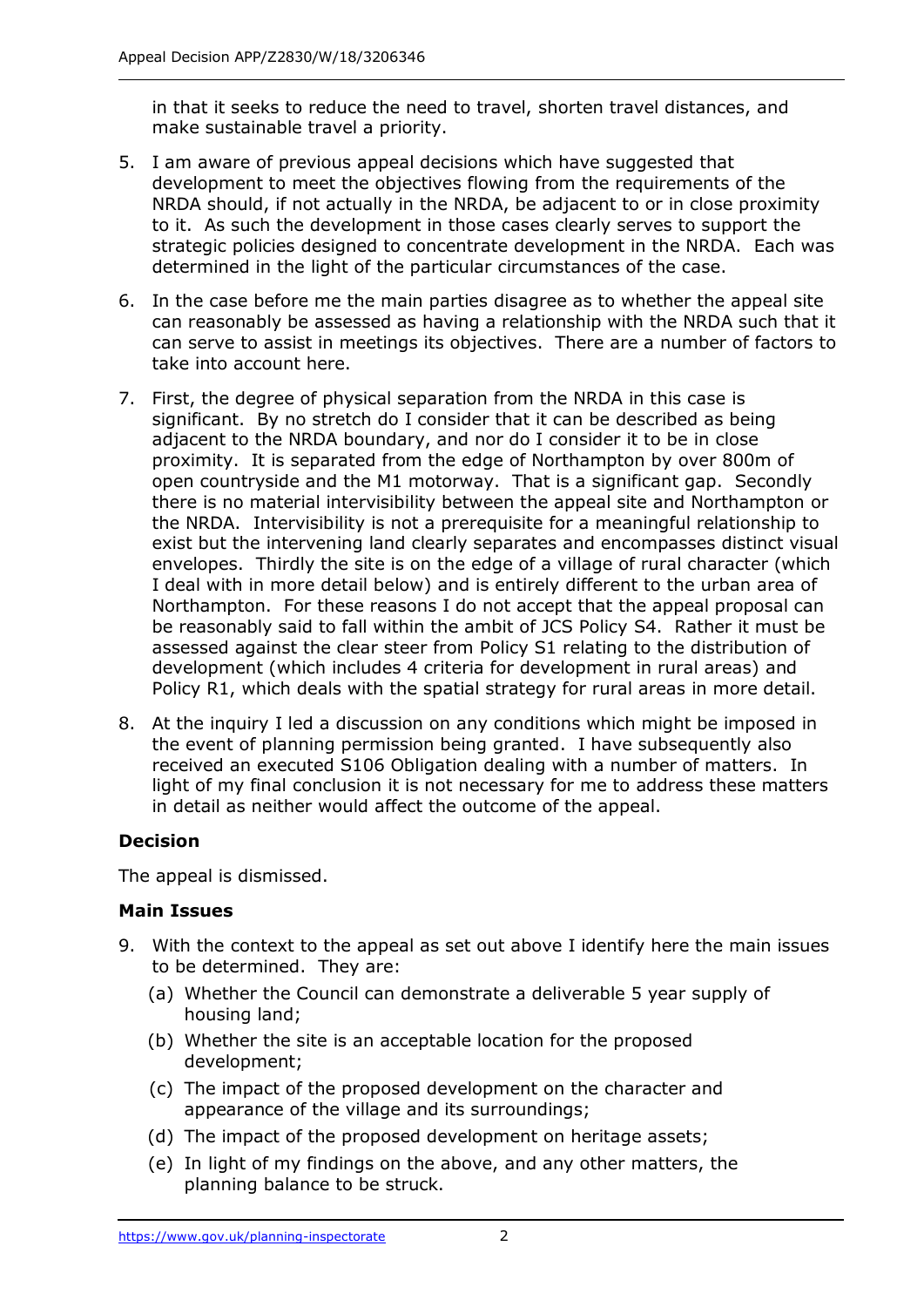# **Reasons**

# *Housing Land*

- 10. Background Position. In order to properly appreciate the housing land situation it is necessary to understand that South Northamptonshire Council (SNC) has for some time worked alongside Northampton Borough Council (NBC) and Daventry District Council (DDC) to seek to provide sufficient housing land. SDC and DDC each plan to accommodate some of the housing need for NBC (which cannot meet its needs within its boundaries). To that end (amongst others) the JCS was adopted in December 2014. That document clearly sets out the expected scale and distribution of housing development and includes the NRDA to cater for some of the needs of Northampton itself.
- 11. The NRDA is partially within both SNC and DDC and lies adjacent to the boundary of NBC. The needs of Northampton are to be met in part in sustainable urban extensions (SUEs) sitting in Daventry and South Northamptonshire. Those SUEs have not yet delivered at the pace anticipated by the housing trajectory and it is common ground that the deliverable housing land supply for the NRDA alone falls short of 5 years. For the SNC administrative area as a whole the overall expected provision from 2011 to 2029 (the JCS plan period) is about 11020 dwellings, of which some 3850 would be in the NRDA.
- 12. With that background in mind I turn to the claimed supply positions of each party, acknowledging that the calculations of supply are not an exact science. It is worth pointing out that in relation to the recently published Housing Delivery Test (HDT) results, each of the 3 authorities in West Northamptonshire exceeded its targets. But as rightly pointed out, the HDT results are an assessment of past delivery, and not necessarily an indication of future delivery. They are also measured on the administrative boundaries of each authority, with no separate measurement for the NRDA. The result of the HDT being met is that future supply calculations require a 5% buffer to be added.
- 13. The Council's most recent Housing Land Availability Study has a base date of 1 April 2018 but excludes the NRDA, and assesses deliverable land supply in the remainder of the district at almost 12 years based on the assessed housing need. Subsequently the Council has conceded that some sites should be excluded from the supply and that the appropriate figure should therefore be just over 11 years. As noted it is an agreed position that there is no 5 year supply within the NRDA itself. But I bear in mind here that the JCS seeks a higher delivery figure than assessed need in the district for 4 reasons which are not in dispute. I see no reason why the delivery expectations in the JCS (part of the adopted development plan) should not be used as the basis for calculations since it reflects JCS requirements. They are, after all, set out in Policy S3 of the JCS and the National Planning Policy Framework (NPPF) expects the plan making authority to identify a supply of deliverable sites sufficient to provide a minimum of five years worth of housing against their housing requirement set out in adopted strategic policies. Policy S3 is a strategic policy. Not to follow the expectations of the JCS would be in conflict with the development plan and the NPPF.
- 14. The supply calculations of the Council deduct oversupply in previous years from the requirement in the future; in this case a total of 635 dwellings are deducted. However this seems to me to be out of step with the national policy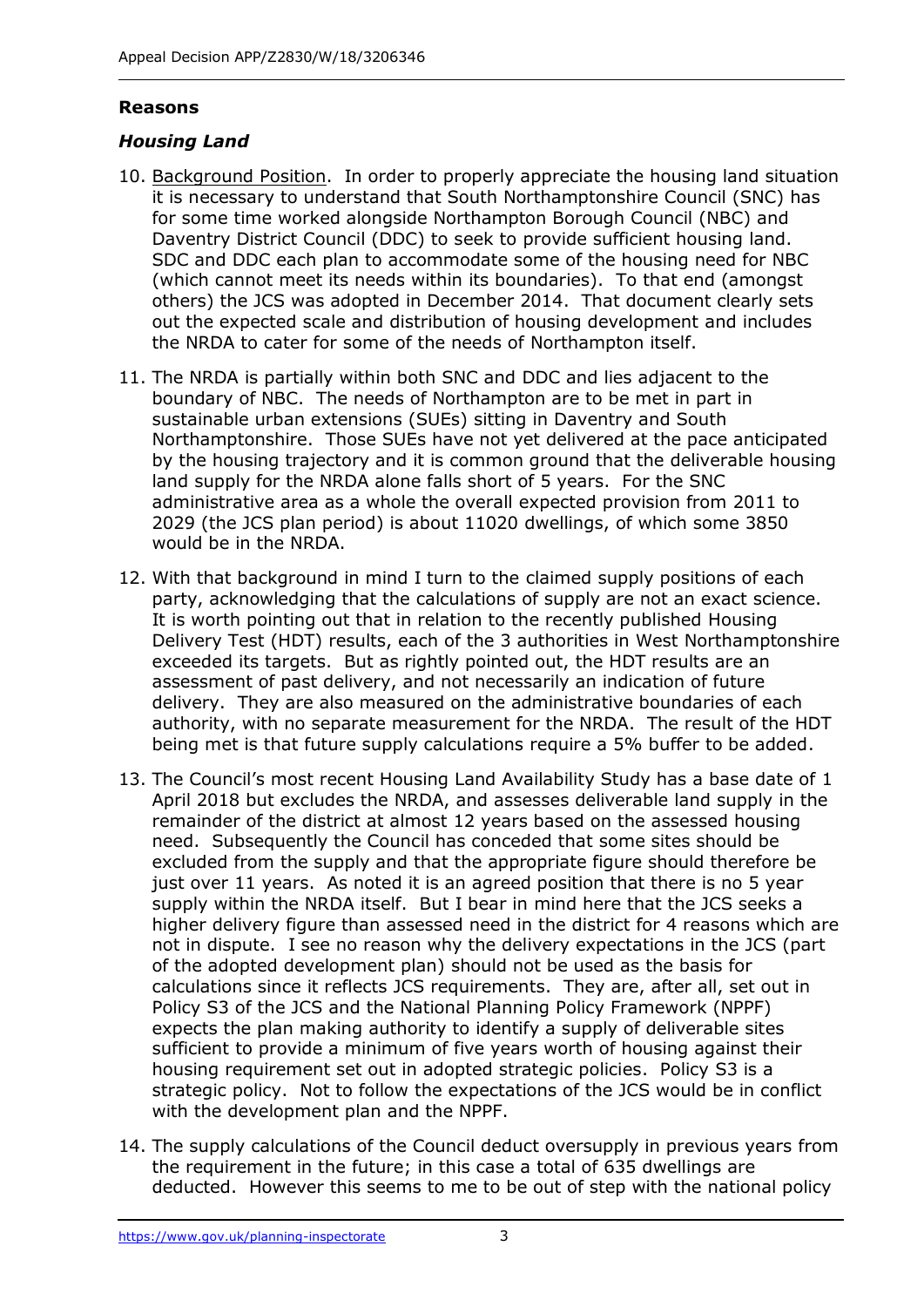objective of boosting housing supply significantly. I reject the argument that oversupply should be deducted from future supply for 2 main reasons<sup>1</sup>. First, the delivery of houses will inevitably vary from year to year, and deducting past oversupply could lead to an artificially low expectation in the future, which would conflict with the national policy objective. Secondly housing need is expected to be reviewed every 5 years in any event, so in the event of significant oversupply action could be taken to address it in the short to medium term. In any case delivery expectations are not upper limits. Adding back the oversupply to the housing requirement for the next 5 years leads the Council to claim a deliverable supply of about 6 years if the NRDA is excluded.

- 15. Having concluded that the Council should be seeking to deliver the numbers set out in the development plan including the NRDA without deducting past oversupply, that leads me to the matter of deliverability in order to assess any degree of shortfall in supply.
- 16. The NPPF of 2019 sets out the definition of deliverable. For sites with outline planning permission there should be clear evidence that housing completions will begin on site within 5 years. This approach to deliverability (as consolidated in the last iteration of the NPPF) came after the Council's Housing Land Availability Study of April 2018, albeit that it was published some months later. I therefore have a degree of sympathy with the Council in that the onus of demonstrating deliverability has shifted and become somewhat more onerous; the Council acknowledges that in future it needs to provide more substantive evidence. However, it is now insufficient to rely on the fact that an outline permission exists. As Planning Practice Guidance (PPG) indicates the assessment should go further, and seek evidence that completions are likely to be forthcoming. In the present case this leads to a dispute on a number of sites in the SNC area.
- 17. The Council accepts that 2 sites should be removed from its supply, but these are of modest size. Of greater importance are the larger sites, for example those at Wood Burcote Court and Turweston Road. Assumptions of further phases of development have been made on the basis of delivery of current phases, but there is no real evidence to back up that position. Similarly, the evidence for further delivery at Towcester Vale is a very short email from a developer with what appear to be over optimistic delivery assumptions. Even were I inclined to agree that retrospective information could be fed into a land supply assessment this would not amount to the clear evidence of deliverability which is now required.
- 18. Dealing briefly with the windfall allowance it is not disputed that it is appropriate to include this as a part of future supply. The quantum is not agreed but the difference is small. In relation to the overall assessment which I turn to next it is not critical. Nonetheless I do agree that the Council's figure is likely to be somewhat overoptimistic in that it makes an allowance for windfalls as well as an allowance for delivery from small sites which already have planning permission. As a result the Council's position would see an increase above past trends without adequate justification for such a position.
- 19. In this case it is not necessary for me to delve into the fine detail of each individual site since any numbers, even if backed up by the clear evidence required, would inevitably be estimates. However, suffice to say that I largely

j  $<sup>1</sup>$  I acknowledge that the principle is currently the subject of a case in the High Court</sup>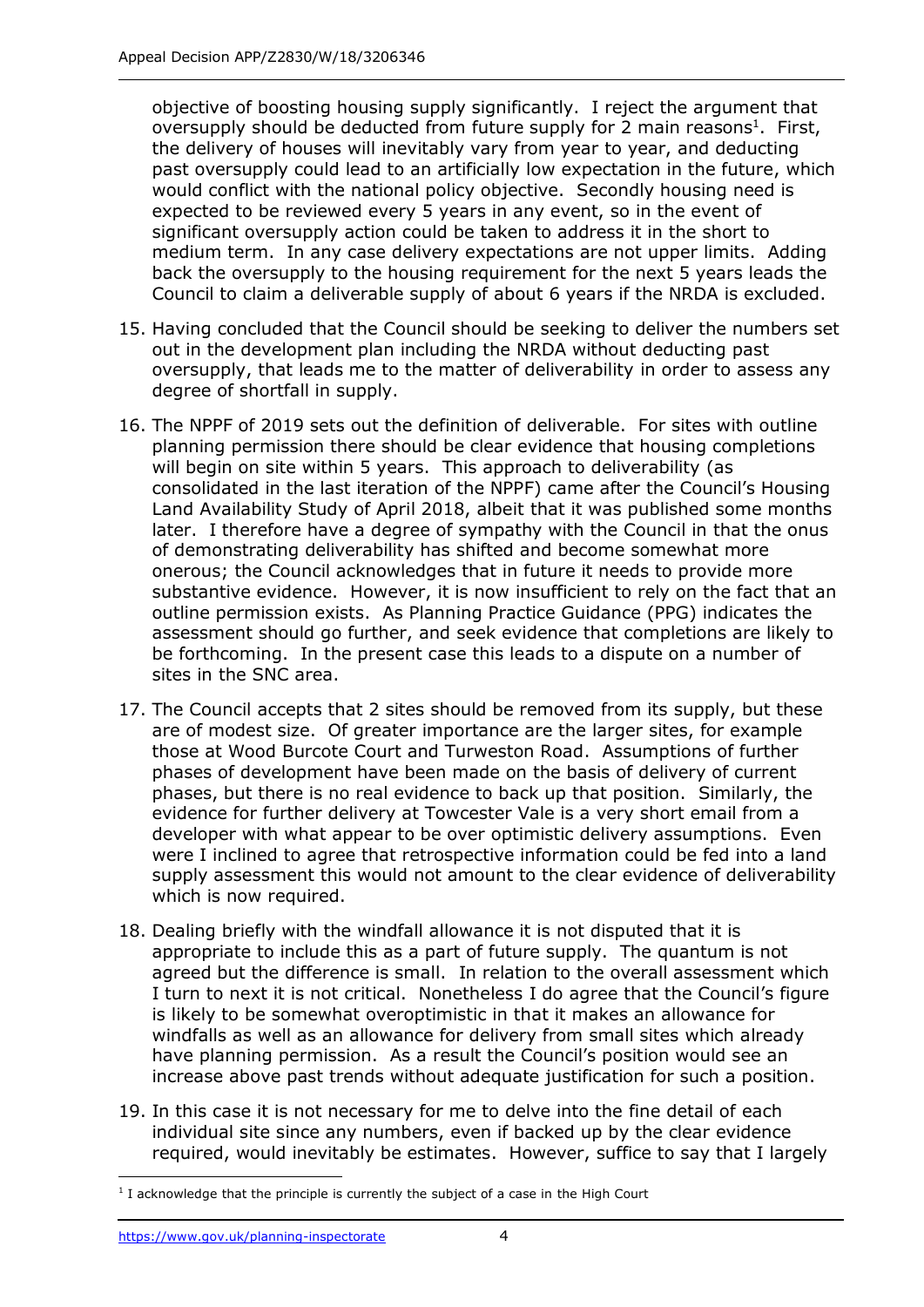accept the Appellant's general position on the disputed sites with outline planning permission but no current detailed permission. The existence of development in early phases of major sites does not justify the assumptions made about future delivery. There needs to be some greater depth of insight into the likely development of future phases. There is nothing of the kind suggested by PPG, such as statements of common ground with developers, which assist in determining that sites will deliver in the next 5 years.

- 20. Taking the above matters together this means that the starting position is a requirement of about 4000 dwellings within the SNC area including the NRDA. The sites on which it has been demonstrated that delivery is likely amount to a figure of something over 2000 houses on the Appellant's calculations (about 2.5 years supply) and just over 3000 on the Council's assessment (about 3.8 years supply). In either case there is a clear and significant shortfall on the requirement to demonstrate a 5 year supply of deliverable sites. It is notable that if the delivery figure set out in the JCS is adopted, including delivery for the NRDA, the Council accepts that there is no 5 year supply<sup>2</sup>. In accordance with the NPPF this must mean that the 'tilted balance' set out in paragraph 11 is engaged.
- 21. I note here that the Council indicates that future requirements for housing to serve Northampton will come forward in the JCS Review. That document, though, is a number of years away and provides no immediate solution to the needs for housing. Similarly the Local Plan Part 2, which is due for examination shortly, does not seek to allocate land to address the unmet needs for Northampton. Whilst it is likely that development will be required in the rural areas of the district each case will be required to be determined in the light of the specific circumstances of the case, as here.

# *Location*

- 22. JCS Policy R1 does not preclude development in the rural areas. The strategy seeks to provide new housing commensurate with the position of a settlement in the hierarchy which is to be established in the Local Plan Part 2.
- 23. The village is close to Northampton but distinct from it. There is clearly some functional link in that children from the direction of Northampton use the village school and Northampton is the nearest employment and retail centre. Nonetheless it seems to me that the functional relationship between the village and Northampton is likely to be no greater than any other rural village in this locality. The village bus service is very limited and for the most part residents must rely on private motor vehicles to reach any destination outside the village, including Northampton. I have particular concerns that the bus service may indeed be further limited by lack of funds in due course as indicated in evidence, notwithstanding any potential short term assistance resulting from the S106 obligation. In addition, based on the evidence I heard there is no way of knowing whether the service will be able to survive until the S106 contribution is paid in the event of permission being granted. In any case the bus service would be likely to be unattractive to either the working population or those seeking to travel to Northampton or Towcester for other purposes.
- 24. The limited services in the village have been assessed in various ways over time, and I see no reason to depart from the view that Rothersthorpe is not a

j <sup>2</sup> Ms Gingell Rebuttal Proof paragraph 7.1.3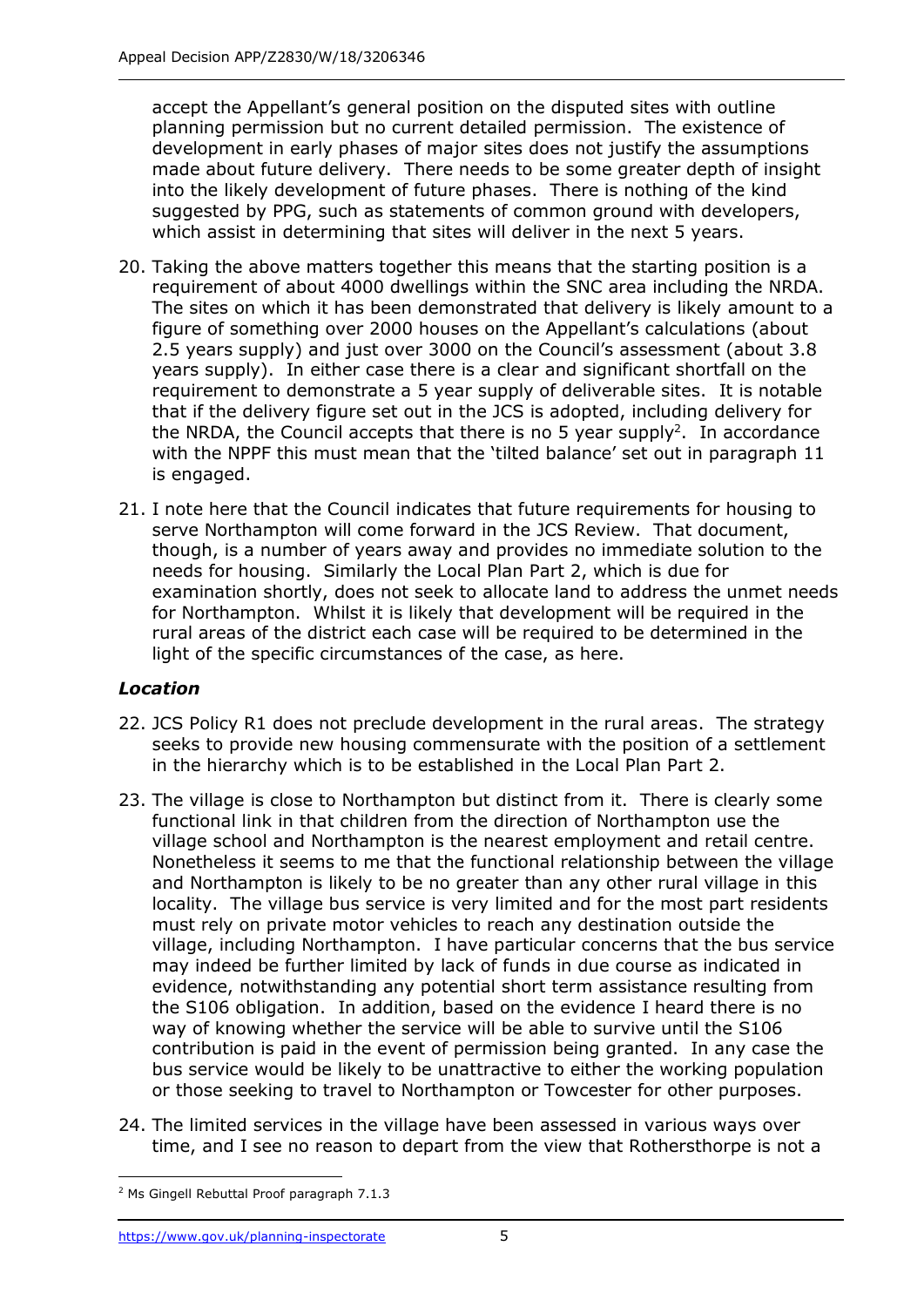higher order settlement in any hierarchy. I recognise that the forthcoming Part 2 Local Plan has not yet determined the position of the village in the hierarchy, but there is little before me suggesting it performs well. The fact that it is a short distance from Northampton is in its favour and potentially reduces car journey length, but that is only one of a number of relevant criteria, and in any event is overshadowed by poor public transport links. Whilst this is a matter in the end for the Local Plan examination, the evidence at the inquiry before me does not support the assertion that Rothersthorpe performs as anything other than a lower order settlement.

- 25. It was suggested at the inquiry that the fact that Northampton and its cycle network is within a moderate distance to the north east would enable cycling to be an alternative mode of transport. That is, in one sense, true simply because Banbury Lane is a road which connects with the cycle network. But the road is not attractive to cycling. It has a 60mph limit outside the village, is unlit beyond the village and makes no provision for cyclists off the main carriageway. There are single carriageway pinch points across river and canal for those wishing to go beyond the first connection to the cycle network, one of which is uncontrolled. As a result the road layout does not appear to me to be conducive to an attractively safe form of cycling. Nor is it a realistic proposition for walking. There are no footpaths over most of its length and, having walked along it in daylight, I can attest to the necessity to stand and wait on the grass verge when traffic approaches. It is not credible that walking would be a sensible and realistic option for reaching the employment sites at Swan Valley, or the wider Northampton area.
- 26. Taking these matters together it is my judgement that the very limited functional links and hindrances to accessibility between the village and Northampton detract from the location as an acceptable site for development. The tenuous links between the 2 settlements do not lead the proposed development to be correctly identified as being focused on or at Northampton such as to serve the NRDA objectives. Nor do I regard the site as being in close proximity to the NRDA as set out earlier. The single locational advantage of being physically close to Northampton is negated by the real difficulty of access other than by private vehicle. In terms of JCS Policy R1 there is acknowledged conflict since the site is outside the village confines. However part of the assessment criteria within the policy require consideration of accessibility by public transport, and Rothersthorpe performs poorly in this respect.

# *Character and Appearance*

- 27. The surroundings of the village are attractive undulating countryside which is described in the county wide landscape character assessment. There is a mixture of arable and pastoral landscape in fields of varying size, often delineated by hedgerows which include trees. Villages are scattered across the area outside the main towns. Although there are some instances where long views can be appreciated, many locations are characterised by the restricted nature of views resulting from the intrusion of topography and vegetation.
- 28. Despite being quite close to Northampton, Rothersthorpe is a deeply rural village. It has a mixture of old and new development set within a partially ancient and partially modern road pattern. The nearby M1 motorway is audible but not particularly intrusive because of the intervening distance and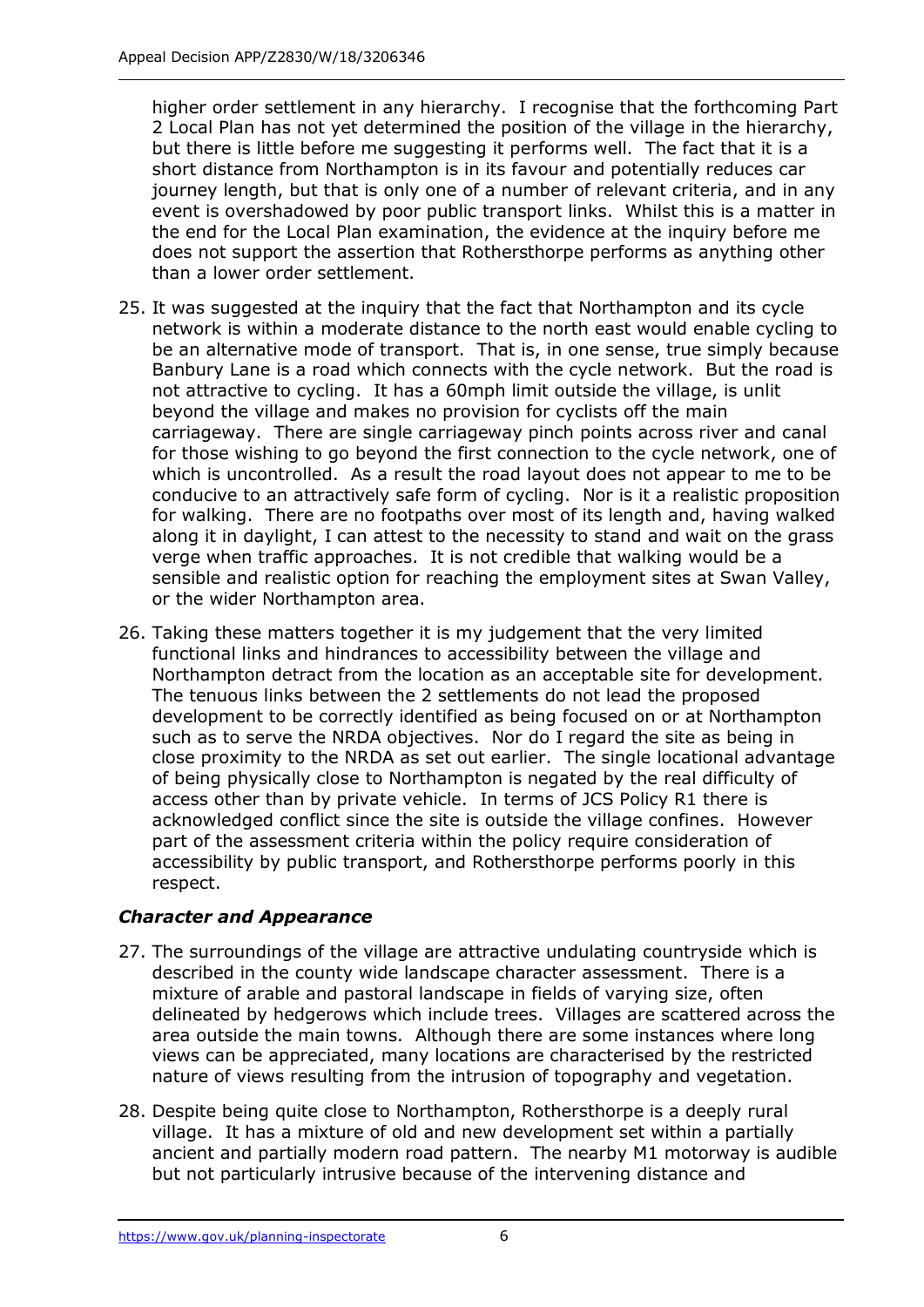vegetation. The village therefore has a significant degree of tranquillity, especially in the heart of the settlement around North Street and Church Street.

- 29. The appeal site itself is used for grazing at present, and has strong boundaries of hedgerows around most of its perimeter apart from the north-east corner where it adjoins the village crossroads. Whilst there is some development alongside Banbury Lane to the east and Kislingbury Road to the north, this does not have the effect of drawing the site into the village. Nor does the collection of buildings to the south. Indeed the site is perceived in a straightforward way as an open field in the countryside, notwithstanding the stabling and caravan on the land. The character of the site is typical of the rural area surrounding villages in this part of the county.
- 30. It no doubt goes without saying that the introduction of up to 66 houses here would alter the character of the land and its surroundings. The field forming the site contributes to the character of the village surroundings and to a degree the wider landscape. Overall I consider that it is correctly assessed as having a moderate degree of sensitivity to change, somewhat less than the assessment made on behalf of the Council. However, I agree that the development would from several locations result in a high magnitude of impact because of its extent and scale on the edge of a relatively small settlement. Taken in the round the impact on the landscape would be moderate adverse, with a locally major adverse impact at close quarters.
- 31. Visually the site is prominent at the village crossroads and although it has no designation and no public access, this focal point imparts a moderate sensitivity to visual receptors. Given that any pedestrians here are unlikely to be following recreational routes I do not agree that a high sensitivity would be appropriate. Greater sensitivity would apply to users of the footpath to the west, but this is at greater distance, thereby reducing impact. The construction of houses on the site would lead to marked changes to the visual appreciation of the land, of major adverse significance when close to the site, but reducing with distance. Any planting would also reduce the magnitude of impact over time. Taken as a whole I consider that the proposal would result in a moderate adverse visual impact.
- 32. To sum up on this issue it is my judgement that development of the appeal site as proposed would result in moderate and locally major adverse impacts on landscape character, and a moderate adverse visual impact. Much of this impact flows from the scale of development proposed. The proposal would fail to enhance and maintain the distinctive character of the community in conflict with an objective of JCS Policy S1. As it would lie outside the existing confines of the village it would also fail to accord with JCS Policy R1. The Appellant accepts such conflict only because it would not be within the confines of the village, but in my judgement the policy conflict goes further than that single conflict, especially in relation to the proposed scale of development.
- 33. In further development plan policy terms the proposal does not meet any of the exceptions to permit development under the auspices of the saved Local Plan or the third part of JCS Policy R1. There is conflict with saved LP policies H6 and EV2, which taken together seek to control development outside the confines of villages and in open countryside areas of South Northamptonshire.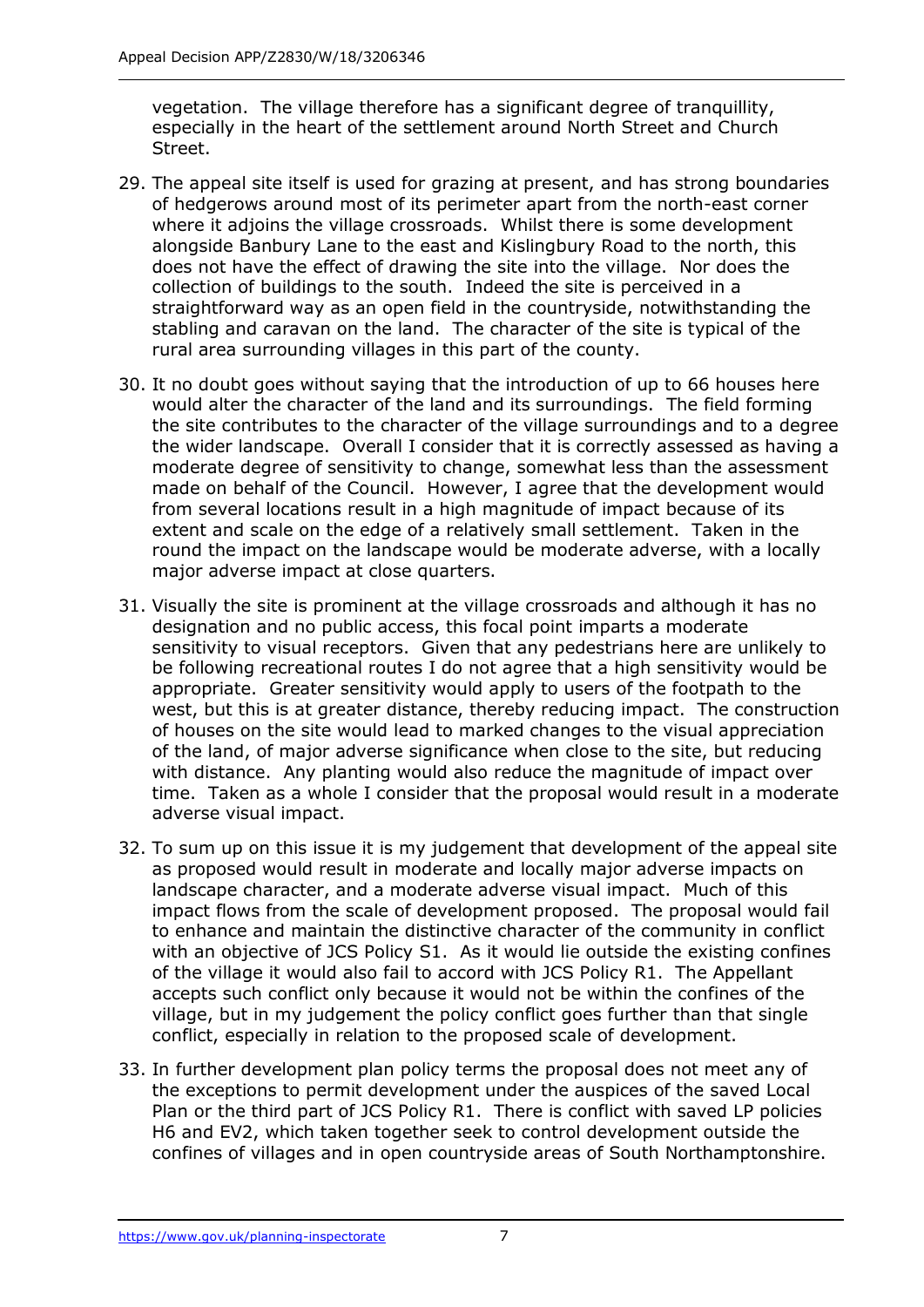This conflict is acknowledged by the Appellant, though I note that the policies were developed in relation to now superseded structure plan requirements

# *Heritage*

- 34. A large part of Rothersthorpe has been designated as a Conservation Area (CA) though the site is outside it. There are also listed buildings and a scheduled monument in the vicinity. Furthermore there are a number of undesignated heritage assets identified nearby. It is common ground that any impact of the proposal on these assets falls into the category of being less than substantial.
- 35. The development would be separated from the CA by Banbury Lane, dwellings fronting that lane, and an area of open ground. Some minor intervisibility between the edge of the site and the CA is possible, but it is notable that the CA Appraisal and Management Plan does not identify any views towards the site as being important in heritage terms. That is a position with which I agree and it seems to embody the general fact that the older core of the village tends to be inward looking and concentrated along the old village lanes of North Street and Church Street. Although the appeal site can reasonably be said to be within the setting of the CA it does not feature materially in any understanding of the significance of the CA. Building houses on the land would interrupt the minimal perceived connection between the site and the CA but any harm would be at a very low level. Similarly the nearest listed buildings at Manor Farm/Manor House, have settings limited by surrounding buildings and boundaries. There would be no impact on those settings.
- 36. The historic development of the village is well understood and the CA appraisal marks out undesignated archaeological evidence of the earliest settlement periods. This includes the appeal site, which has retained much of its ridge and furrow feature (though by common consent the north-eastern part of the site has become degraded). The ridge and furrow is not a designated asset but it has interest and some significance in understanding the history of the settlement. I note that there are other examples in the surroundings of the village, which I visited during my site visits. However, I do not agree with the Appellant's evidence that the ridge and furrow in other locations is of equal value to that on the appeal site. My observations are that in each case the ridge and furrow is less distinct and/or less well defined, producing no significant visual impression in the glimpses possible from publicly accessible locations. It seems to me, therefore, that if any area of ridge and furrow in the immediate locality of the village is to be afforded some weight it should be that on the appeal site.
- 37. The Appellant has fairly pointed out that an area of ridge and furrow could be retained on the appeal site and provided with appropriate interpretation information (as requested by the County Archaeological Service). Given that such an area would be publicly accessible that is to be welcomed. However, any such area would need to be of sufficient size to be meaningful, but that is a matter which would properly be left to the reserved matters stage.
- 38. To sum up on this issue it is my judgement that any harm to the setting of the CA is minimal and would be at the very bottom of any scale relating to less than substantial harm as set out in the NPPF. Great weight must be given to conservation of the asset, but in this case the harm is so limited that little weight attaches to it. The loss of undesignated ridge and furrow also carries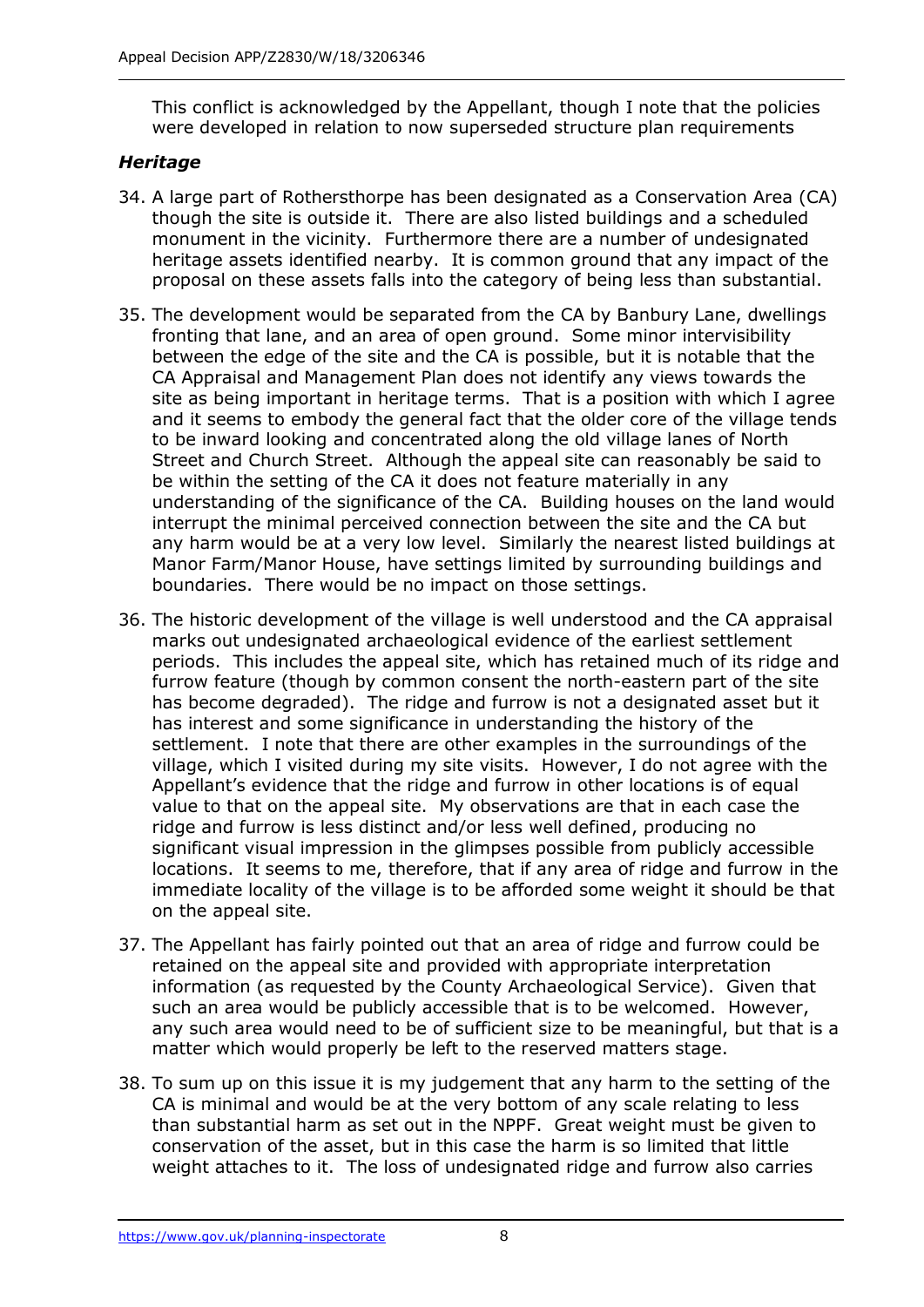limited weight particularly as there would be an opportunity to retain a portion of it and enhance its understanding with interpretation.

## *Other Matters*

- 39. Local residents are concerned that the introduction of up to 66 houses with inevitable extra traffic would compromise highway safety. The village crossroads is adjacent to the site. I note that the access to the site has been agreed and that the Highway Authority does not object to the proposal.
- 40. I observed highway conditions on both of my site visits. Local roads are subject to modest levels of traffic, though there are the expected peaks. Apart from morning and evening peaks I also observed an increase in traffic associated with the local nursery and primary school. The village is subject to 30mph speed limits and it seems to me that the majority of drivers were using the road carefully, though occasional misuse is always possible. Even so I have no reason to disagree with the assessment of the expert opinions expressed that safe access can be provided in this case. It must also be recognised that it would be expected that some improvements would be carried out if development were to proceed.
- 41. I have had a number of comments made in relation to the capacity of the local primary school. I understand it has some vacancies at present, and judging by the signs being displayed at the time of the inquiry, is actively seeking to ensure its future roll is maintained. There is no objection from the Education Authority, and the submitted S106 obligation makes provision for appropriate contributions in the event of planning permission being granted. There is no suggestion that the school is under threat, and hence nothing to support the suggestion that the development would assist in its retention. This is not a matter which weighs either for or against the proposal.
- 42. Matters pertaining to affordable housing, contributions to infrastructure and services and other matters are contained within the submitted S106 Agreement. Were I to allow the appeal I am satisfied that the obligation would accord with the necessary regulations. Drainage has been agreed as a matter which could be dealt with by condition.

# *Planning Balance and Conclusions*

- 43. I turn then to the planning balance. First, it is important to note the benefits of the proposed development. These can be summarised as follows:
	- The provision of market housing which would assist in addressing the identified shortfall. Medium sized sites of this nature are an important resource recognised in national policy. This is a benefit of significant weight;
	- The provision of affordable housing to meet the identified needs of South Northamptonshire. There is provision for 50% of the dwellings to be affordable. This is also a benefit of significant weight;
	- Some economic benefit associated with construction jobs, spending, council tax revenue and the like. This is of limited weight as it would apply to any development in alternative locations;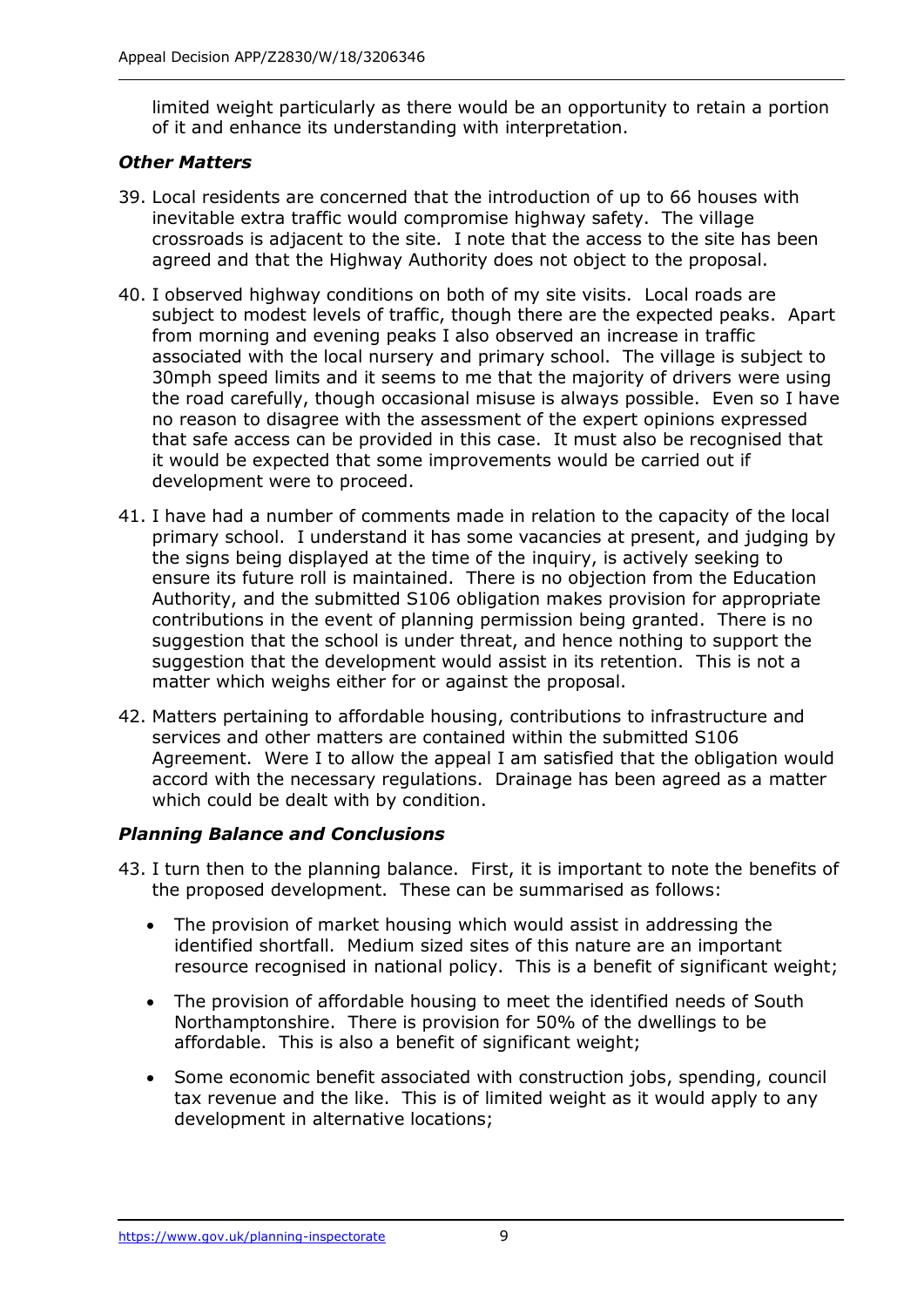- Benefits associated with retention of ridge and furrow and the payment of contributions which assist in providing local facilities, such as provision of a local playing field. I afford these moderate weight.
- 44. On the other side of the balance the following matters are important:
	- The appeal site does not relate satisfactorily to the urban area of Northampton or the NRDA to enable it to reasonably be regarded as addressing the objectives of the NRDA. This is a matter of substantial weight in the context of this proposal;
	- The location of the site is not conducive to travel other than by private vehicle. Distance to Northampton is limited, but modes of transport are even more limited. The site is therefore not locationally acceptable. This is a matter of significant weight;
	- The site is in open countryside and causes harm to the character and appearance of the area. This carries moderate weight;
	- There is less than substantial harm to heritage assets, but this is of limited weight.
- 45. The tilted balance is engaged and the most important policies must be considered to be out of date. That does not mean that they carry no weight and nor does it mean that the lack of a deliverable 5 year housing land supply leads inevitably to the grant of planning permission. The JCS is an important part of the development plan and retains a strategic direction for development. I afford significant weight to JCS Policy R1 which sets out the strategy for rural areas and the conflict with that policy is also of significant weight. The proposed scheme patently runs counter to its objectives. There is also conflict with JCS Policies S1 and S3 which develop the strategy for development distribution and this conflict too carries significant weight. I do not accept that any support can be gleaned from JCS Policy S4 as the scheme does not serve the objectives of the NRDA. Saved policies of the Local Plan are of less weight because of their age and partial inconsistency with the NPPF any conflict with them is reduced to a limited level.
- 46. Taken overall it is my judgement that the benefits of the proposal are not sufficient to support the grant of planning permission. On the contrary, the site location is unacceptable for a development of this scale and type. Notwithstanding the lack of a 5 year housing land supply this would be, put simply, the wrong development in the wrong place. It would not be sustainable development. The adverse impacts identified above significantly and demonstrably outweigh the benefits and planning permission should therefore be refused.

# **Overall Conclusion**

47. For the reasons given above I conclude that the appeal should be dismissed.

*Philip Major*

INSPECTOR